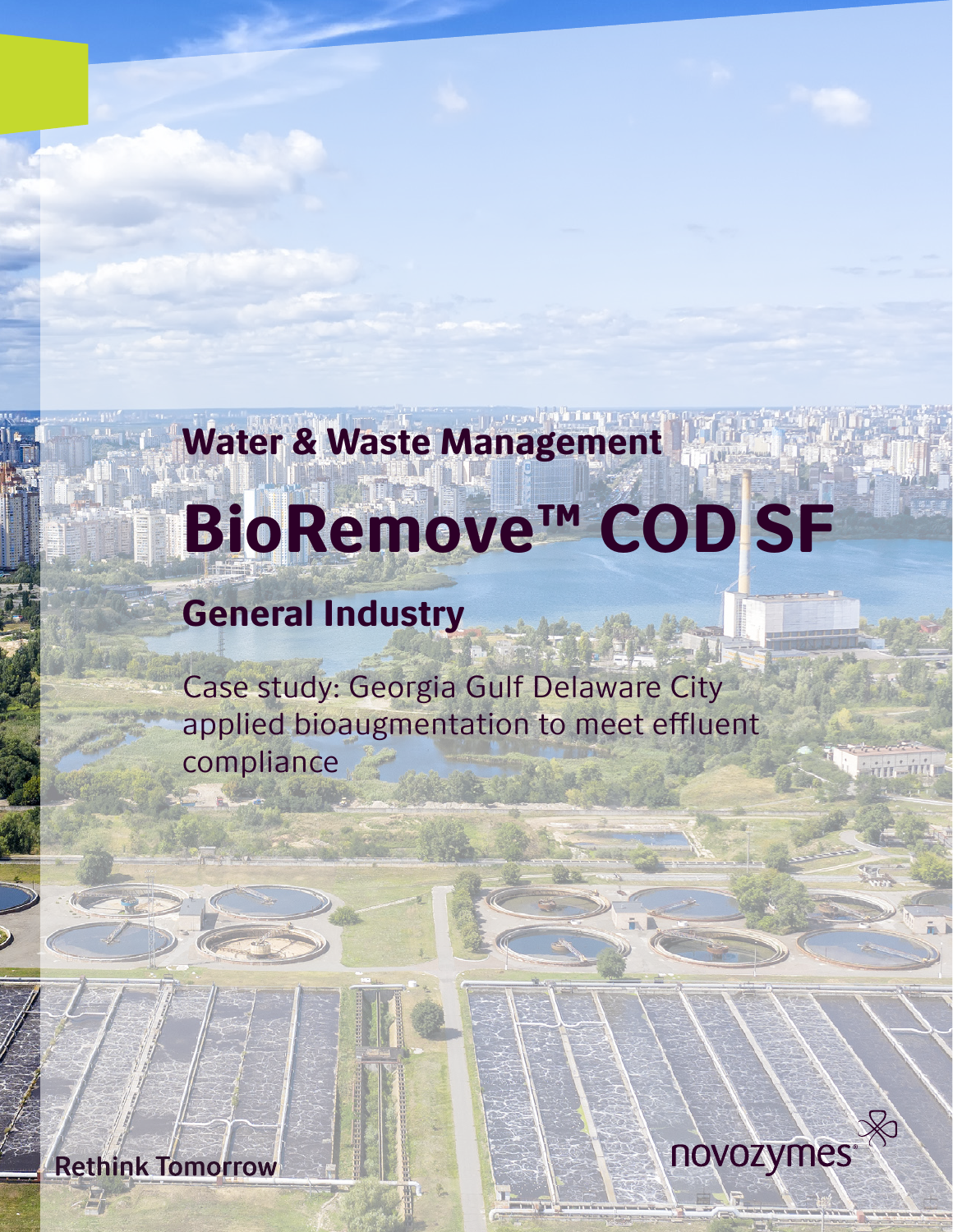## A LIMIT DIFFICULT TO COMPLY WITH : < 0.5 mg MBAS/l

The Georgia Gulf Delaware City wastewater plant in Delaware manufactures PVC emulsion polymers that generate about 950 m3 of process wastewater per day. The plant has a NPDES permitted direct discharge wastewater facility. Plant personnel contacted Novozymes to assist the plant in meeting effluent limits for surfactants as measured by Methylene Blue Active Substances (MBAS). The plant uses 3 proprietary surfactants in their manufacturing operations and identified one surfactant as being responsible for high MBAS levels. Process modifications or raw materials substitution was not an alternative in helping them meet their permit limit of 0.5 mg/l.

Operational problems related to seasonably low ambient temperatures and low mixed liquor suspended solids in the activated sludge basin also appeared to exacerbate the problem. The plant was operating in a continual Catch-22 situation since high surfactant dosages would result in a biological upset, heavy foaming and subsequent biomass loss. Normal influent MBAS concentrations range from 5-15 mg/l with spikes being occasionally received in excess of 30 mg/l (detection limit at Georgia Gulf plant). The plant treats 950 m3 with phosphate added at the influent side for nutrient control (TKN is already adequate).

Primary clarification is followed by secondary treatment in an integral circular aeration basin/clarifier with an aerobic digestion cell. MLSS in the activated sludge basin is maintained at 1000-1500 mg/l.

A longtime Georgia Gulf employee and senior lab analyst recalls the periodic upsets, high effluent surfactants, and resulting operational problems (including a very cold Christmas Eve dealing with a plant upset due to high surfactant loadings). In the past a competitor of Novozymes recommended bacterial augmentation. A direct addition program ensued with little success. This program involved pre-hydrating dry culture in a bucket with addition directly to the system. Consistency of feed was difficult to maintain due to manpower limitations and performance was marginal and unreliable.

## Novozymes' proposal

When contacted, Novozymes initially suggested a treatability study to determine the potential efficacy of bioaugmentation on effluent MBAS levels. This study determined that under identical conditions removals of 84% and 14% were achieved for the augmented and non-augmented trials, respectively. Based on a successful bench scale demonstration, bioaugmentation using both BioRemove™ COD SF and BioRemove™ COD LT was recommended. In order to achieve consistent dosing of bio-cultures to the system and provide

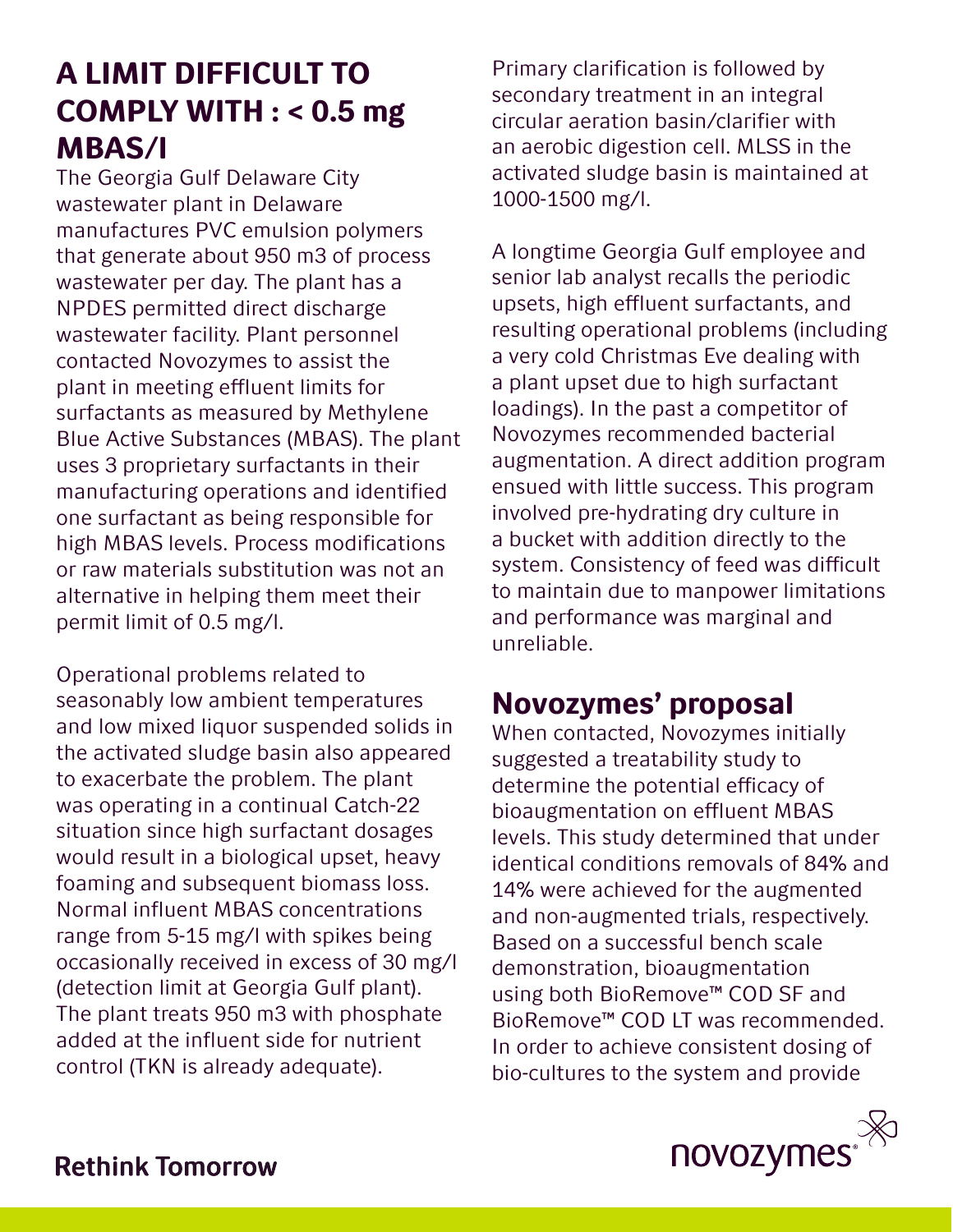for higher cell counts with less product usage, a Pre-Acclimation Device (PAD) was proposed. The maintenance dosage schedule recommended was 1.5 kg/day of a BioRemove™ blend (BioRemove™ COD SF and BioRemove™ COD LT).

### RESULTS

The addition of the PAD and basin temperature control using steam feed introduced to the influent side of the aeration basin during the winter months, have been instrumental in allowing the plant to consistently maintain

effluent MBAS levels of < 0.1 mg/l. Plant personnel are now concerned that their low effluent levels could trigger a ratcheting down of the current effluent limits during the next permit renewal. Figure 1 is showing that before bioaugmentation MBAS removal rates had never been higher than 50%, whereas they have been maintained above 95% since the trial began. Full scale treatment has resulted in even better performances than the lab scale study.



Figure 1